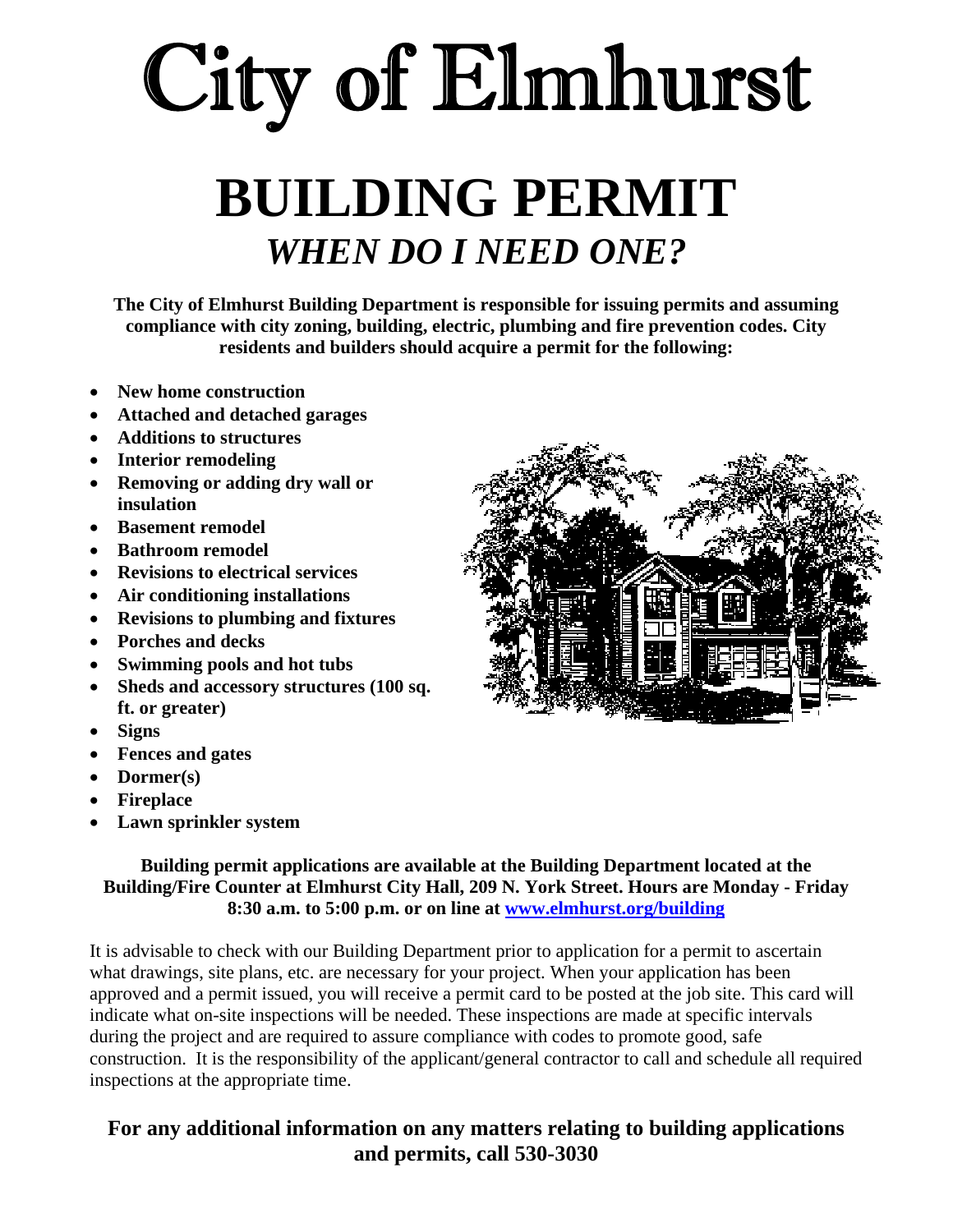### *Single Family Residences*

You will need a permit for all work that is done on your house. The exception would be "minor repair and replacement" of certain items, which include:

- replacing old windows, but not altering the size or placement
- minor repairs of stairs, such as one or two treads
- replacing an old door with a new door, but not altering the size or placement
- replacing siding
- re-roofing (see information below)

Additionally, permits are required for "flat work". Flat work includes:

- Patios
- Service walkways
- Concrete stoops
- Driveways and driveway approaches

Any repair or replacement of private sewer lines requires a permit.

These permits can be applied for and obtained from the **Public Works Department**.

If you aren't sure if you need a permit or from which department, please call the Building Department at 630-530-3030 or the Public Works Department at 630-530-3020.

#### *Re-roofing a Single Family Residence*

Re-roofing of a single family residence does not require a permit. However, the work needs to comply with the current code. Some portions of the applicable code are as follows:

**R907.2 Structural and construction loads**. The structural roof components shall be capable of supporting the roof covering system and the material and equipment loads that will be encountered during installation of the roof covering system.

**R907.3 Recovering versus replacement**. New roof coverings shall not be installed without first removing existing roof coverings where any of the following conditions occur:

- 1. Where the existing roof or roof covering is water-soaked or has deteriorated to the point that the existing roof or roof covering is not adequate as a base for additional roofing.
- 2. Where the existing roof covering is wood shake, slate, clay, cement or asbestos-cement tile.
- 3. Where the existing roof has two or more applications of any type of roof covering.

**R907.6 Flashings**. Flashings shall be reconstructed in accordance with approved manufacturer's installation instructions. Metal flashing to which bituminous materials are to be adhered shall be primed prior to installation.

**R905.2.7.1 Ice Protection**. In areas where the average daily temperature in January is 25˚ F (-4° C) or less, an ice barrier that consists of at least two layers of underlayment cemented together or of a selfadhering polymer modified bitumen sheet, shall be used in lieu of normal underlayment and extend from the eave's edge to a poit at least 24 inches (610 mm) inside the exterior wall line of the building.

 *Exception: Detached accessory structures that contain no conditioned floor area.*